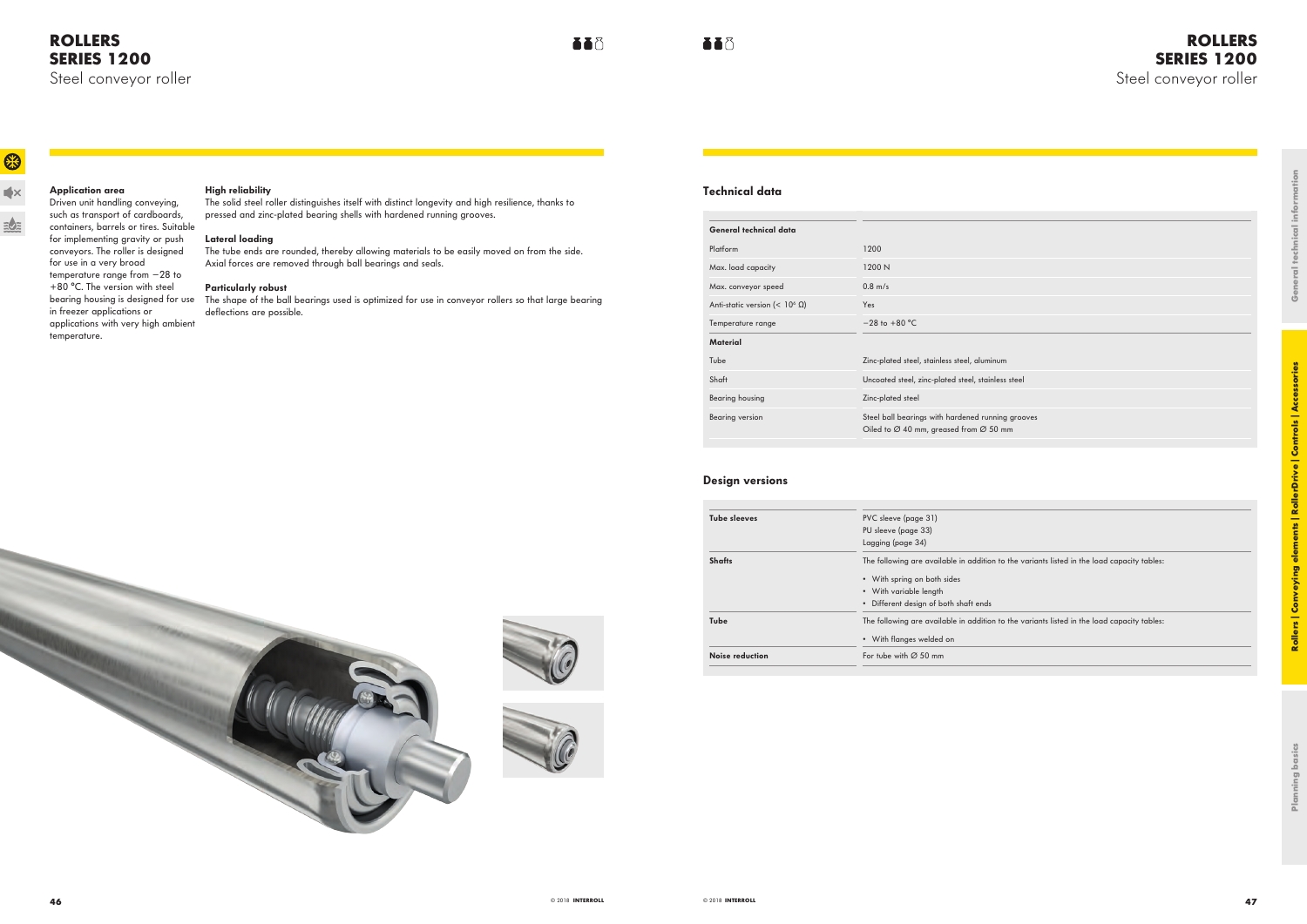# **ROLLERS SERIES 1200** Steel conveyor roller

 $\blacktriangleleft$ 

 $\frac{1}{2} \sum_{i=1}^{n}$ 

## **Load capacities of series 1200 with screw-connected installation**

The following load capacity table refers to a temperature range from −5 to +40 °C. The values may deviate for applications in other temperature ranges.

Valid for the following shaft designs: female thread or male thread.

Bearing: hardened metal ball bearing.

The following load capacity table refers to a temperature range from −5 to +40 °C. The values may deviate for applications in other temperature ranges.

| Tube material | $Ø$ Tube/<br>thickness | $Ø$ Shaft $\lfloor mm \rfloor$ | Maximum static load [N] for installation length [mm] |      |      |      |      |      |      |      |      |      |      |      |      |
|---------------|------------------------|--------------------------------|------------------------------------------------------|------|------|------|------|------|------|------|------|------|------|------|------|
|               | [mm]                   |                                | 100                                                  | 200  | 300  | 400  | 500  | 600  | 700  | 800  | 900  | 1000 | 1200 | 1400 | 1600 |
| <b>Steel</b>  | $30 \times 1.2$        | 8, 10                          | 300                                                  | 300  | 300  | 300  | 300  | 300  | 300  | 292  | 230  | 186  | 129  | 94   | 72   |
|               | $40 \times 1.5$        | 10.12                          | 800                                                  | 800  | 800  | 800  | 800  | 800  | 800  | 800  | 685  | 555  | 385  | 280  | 215  |
|               | $50 \times 1.5$        | 10, 12                         | 1200                                                 | 1200 | 1200 | 1200 | 1200 | 1200 | 1200 | 1200 | 1200 | 1110 | 765  | 560  | 430  |
|               | $60 \times 1.5$        | 10, 12, 14                     | 1200                                                 | 1200 | 1200 | 1200 | 1200 | 1200 | 1200 | 1200 | 1200 | 1200 | 1200 | 985  | 755  |
|               | $80 \times 2$          | 12, 14                         | 1200                                                 | 1200 | 1200 | 1200 | 1200 | 1200 | 1200 | 1200 | 1200 | 1200 | 1200 | 1200 | 1200 |

## **Load capacities of series 1200 with loose installation**

Valid for the following shaft designs: spring-loaded shaft, fixed shaft or flatted shaft.

Bearing: hardened metal ball bearing.

| Tube material | $Ø$ Tube/<br>thickness | $\varnothing$ Shaft [mm] | Maximum static load [N] for installation length [mm] |      |      |      |      |      |      |      |      |      |      |      |      |
|---------------|------------------------|--------------------------|------------------------------------------------------|------|------|------|------|------|------|------|------|------|------|------|------|
|               | [mm]                   |                          | 100                                                  | 200  | 300  | 400  | 500  | 600  | 700  | 800  | 900  | 1000 | 1200 | 1400 | 1600 |
| <b>Steel</b>  | $30 \times 1.2$        | 8, 10                    | 300                                                  | 300  | 300  | 300  | 300  | 300  | 300  | 290  | 230  | 185  | 130  | 95   | 70   |
|               | $40 \times 1.5$        | 8                        | 800                                                  | 800  | 800  | 735  | 585  | 490  | 420  | 370  | 330  | 300  | 255  | 225  | 200  |
|               |                        | 10, 12                   | 800                                                  | 800  | 800  | 800  | 800  | 800  | 800  | 800  | 685  | 555  | 385  | 280  | 215  |
|               | $50 \times 1.5$        | 8                        | 1200                                                 | 1200 | 975  | 720  | 575  | 475  | 410  | 355  | 320  | 285  | 240  | 210  | 185  |
|               |                        | 10                       | 1200                                                 | 1200 | 1200 | 1200 | 1200 | 1200 | 1050 | 925  | 830  | 750  | 640  | 560  | 430  |
|               |                        | 11 SK, 12                | 1200                                                 | 1200 | 1200 | 1200 | 1200 | 1200 | 1200 | 1200 | 1200 | 1110 | 765  | 560  | 430  |
|               | $51 \times 2$          | 10                       | 1200                                                 | 1200 | 1200 | 1200 | 1200 | 1190 | 1025 | 900  | 805  | 730  | 615  | 535  | 475  |
|               |                        | 12                       | 1200                                                 | 1200 | 1200 | 1200 | 1200 | 1200 | 1200 | 1200 | 1200 | 1200 | 1055 | 775  | 590  |
|               | $60 \times 1.5$        | 10                       | 1200                                                 | 1200 | 1200 | 1200 | 1200 | 1175 | 1010 | 885  | 790  | 715  | 600  | 520  | 460  |
|               |                        | 12, 14                   | 1200                                                 | 1200 | 1200 | 1200 | 1200 | 1200 | 1200 | 1200 | 1200 | 1200 | 1200 | 985  | 755  |
|               | $80 \times 2$          | 14                       | 1200                                                 | 1200 | 1200 | 1200 | 1200 | 1200 | 1200 | 1200 | 1200 | 1200 | 1200 | 1200 | 1200 |

## **Dimensions**

**AAA** 

**TT** 

The dimensions of the conveyor roller depend on the shaft version. A sufficient axial play is already taken into account, so that only the actual lane width between side profiles is required for ordering. Ordering dimensions for tube sleeves, e.g. PVC sleeves, see page 31, and for flanges see page 36.

- RL = Reference length/ordering length
- EL = Installation length, inside diameter between side profiles
- $AGL = Total length of shaft$
- U = Usable tube length: Length without bearing housing and for flanged metal tube without length of flanging

### **Female threaded shaft**



| Ø Tube          | Ø Shaft    | EL       | <b>AGL</b> | U         |
|-----------------|------------|----------|------------|-----------|
| [mm]            | [mm]       | [mm]     | [mm]       | [mm]      |
| $30 \times 1.2$ | 8, 10      | $RL + 6$ | $RL + 6$   | $RL - 8$  |
| $40 \times 1.5$ | 10, 12     | $RL + 6$ | $RL + 6$   | $RL - 10$ |
| $50 \times 1.5$ | 10, 12     | $RL + 6$ | $RL + 6$   | $RL - 12$ |
| $60 \times 1.5$ | 10, 12, 14 | $RL + 6$ | $RL + 6$   | $RL - 21$ |
| $80 \times 2$   | 14         | $RL + 3$ | $RL + 3$   | $RL - 21$ |